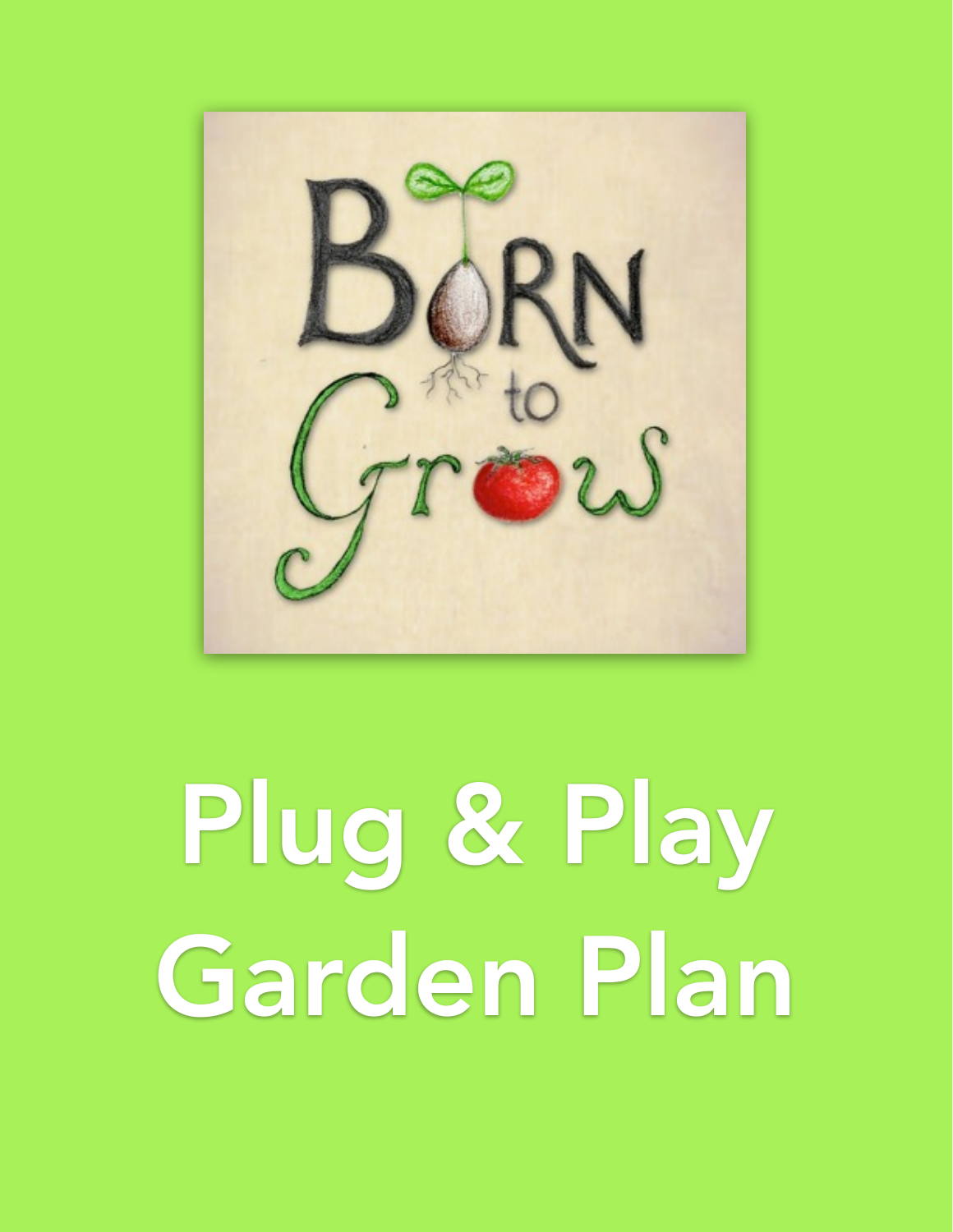Hi there!

It's Paul here with Born to Grow and this is exciting! In this document I'm sharing with you the exact, plug and play garden plan that I'm personally using this year.

So, first things first…

It's always easier when you can see something visually - so here's a quick birds eye view: (I'll explain more below :)



20 Feet

Page 2 | © Born to Grow 2016. All Rights Reserved.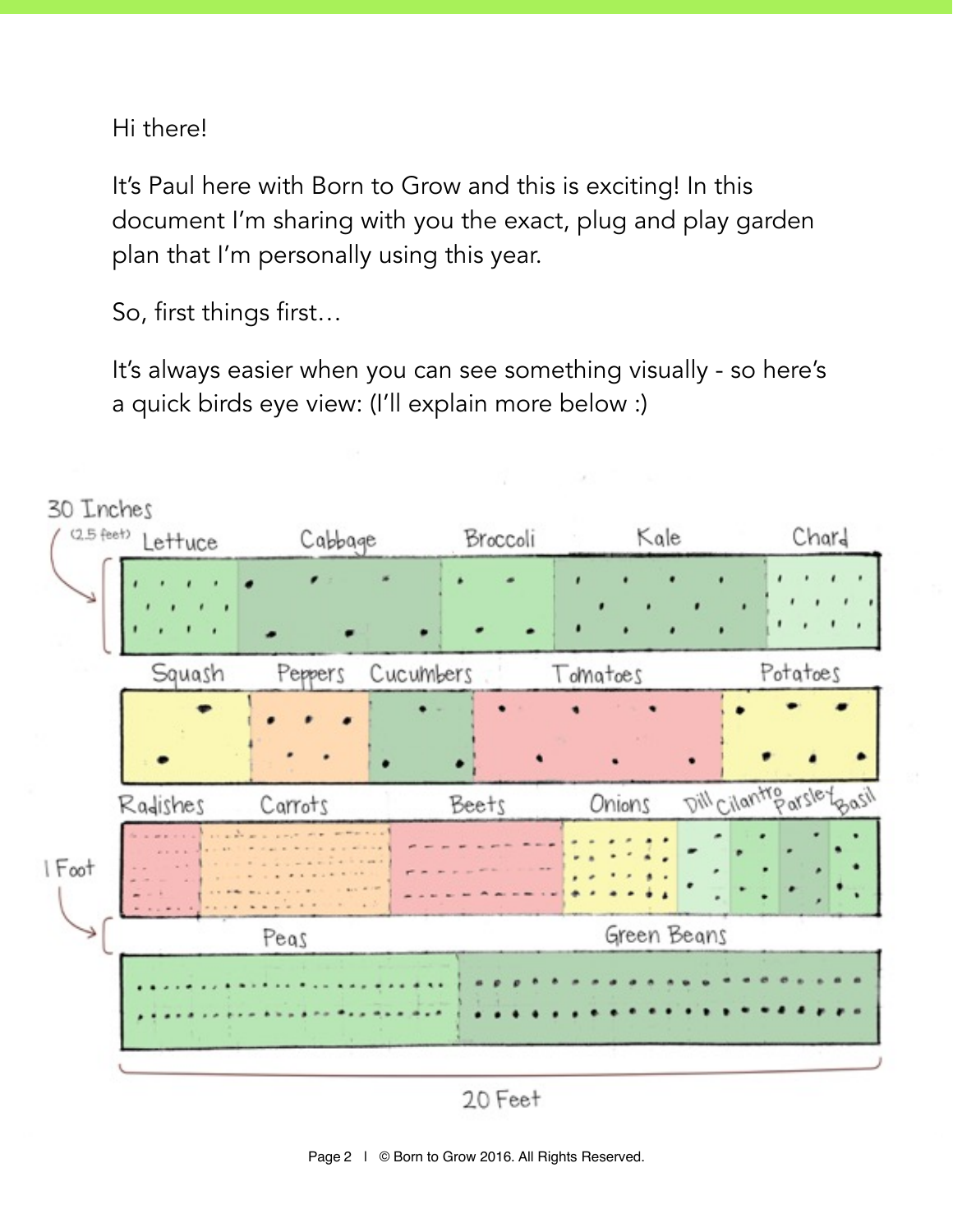A picture is worth a thousand words eh?

In many ways its true and that alone can get you off to a good start. But while I'm at it, how about if I go over a few of the perks?

Sound good?

Alright, let's dive in…

# How big is this garden?

This sample garden is 20x15 feet. While many people have at least that much space in their back yard, if you don't then don't loose hope. You can still get creative!

And hey, this is a sample plan so feel free to scale it up or down depending on your needs. You could cut this same plan in half and simply grow less of each veggie… or double it for more!

Nothing's set in stone. :)

# How many people will this feed?

Oh my! Now that's a loaded question!

It really all depends partly on your eating habits and partly on how much effort you put into making your garden a success.

That being said, I'd start out planting this garden for one to two people. See how it goes for one year and adjust.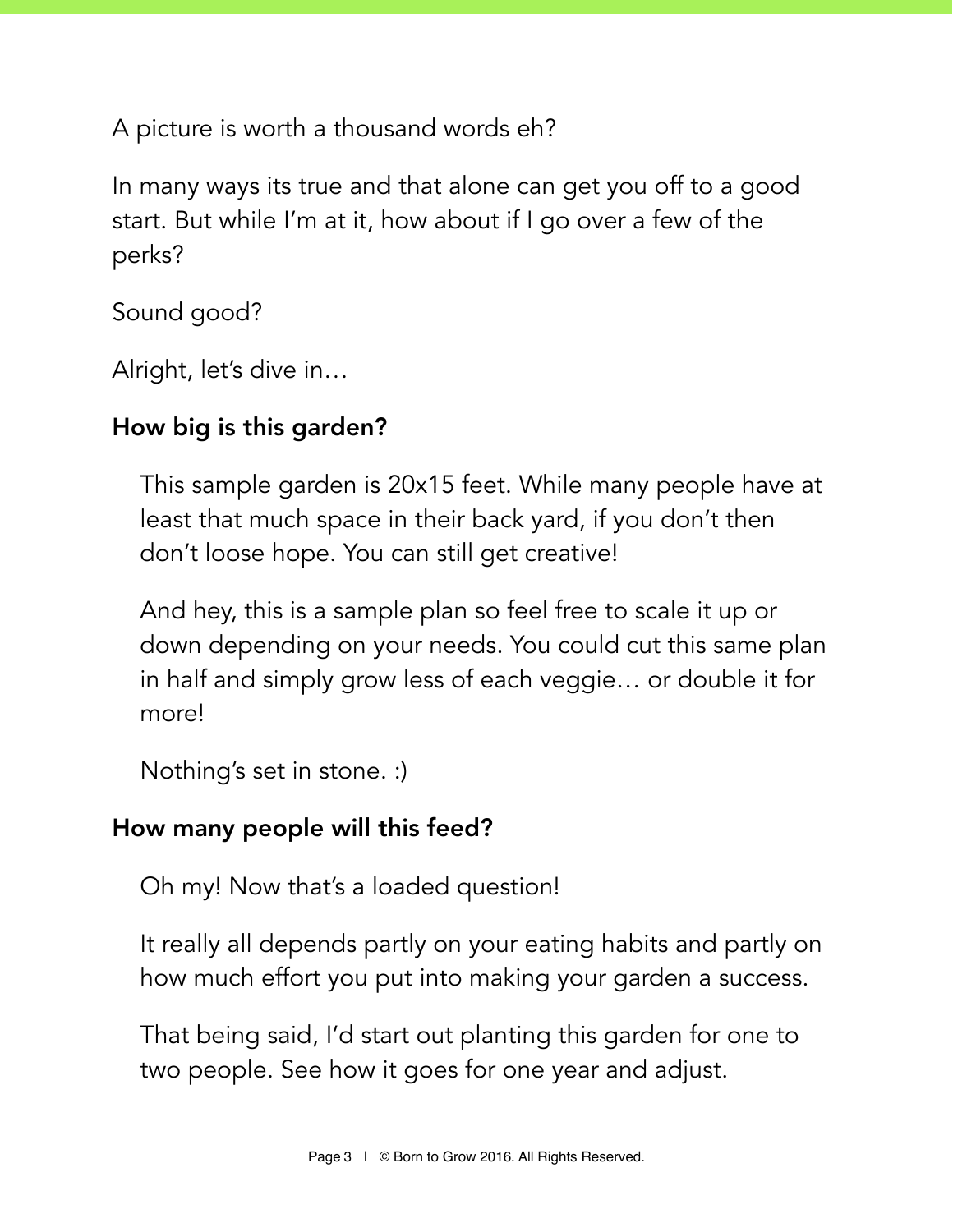# How many kinds of veggies are there?

There are 20 kinds of veggies in the garden plan. Of course, feel free to switch something out with a veggie you like better. For instance, if you like eggplant more than peppers - do the swap (or split the space half-and-half). Just make sure to keep the veggies in the same family. This will keep your crop rotation working properly (see next section).

And hey, 20 veggies for a 20x15 foot garden isn't bad!

### Why are the veggies grouped like they are?

This garden plan was specifically designed with a simple crop rotation plan in mind. Rotating where you grow your veggies each year is helpful in suppressing diseases and helping keep a healthy soil as different plants give and take nutrients from the soil in different ways.

[Click here](http://borntogrow.net/mp3s/2014/01/sample-crop-rotations-basic.jpg) to view this simple crop rotation diagram. You'll quickly notice how the four beds in our garden plan correspond to the four sections of the diagram. You'll also see how the veggies and herbs are divided by their family types so that you aren't growing the same family in the same place multiple years in a row.

# Why 30 inch (2.5 feet) wide beds?

Great question. There's a few reasons why I'm growing with 30" wide beds (and why I suggest you do too :) Here's quick list: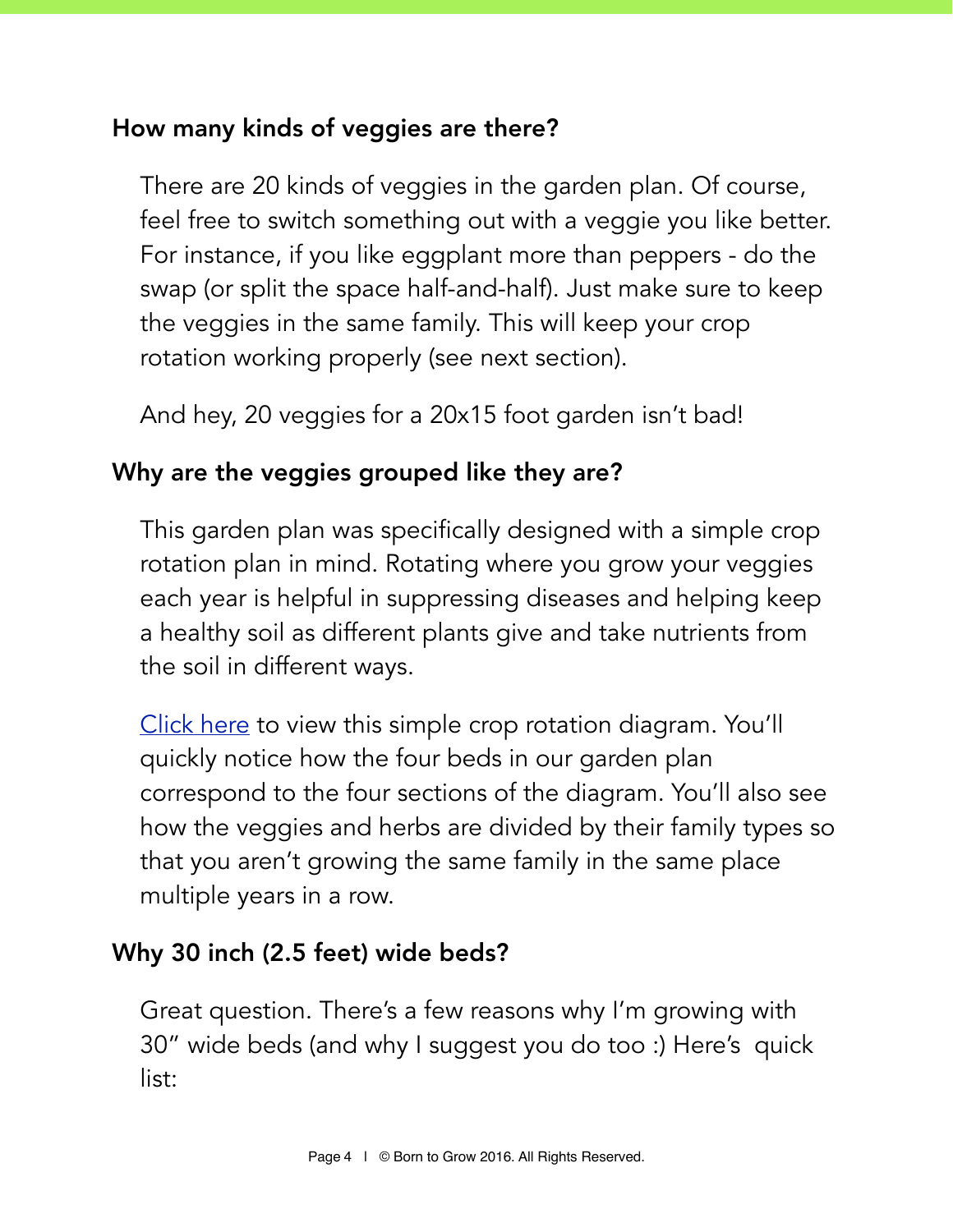- 1. The beds are easier to step across or straddle (I'm not a fan of doing the splits…)
- 2. The beds are easy to reach across for seeding or harvesting
- 3. There are tools designed specifically for 30" wide beds like the [bed preparation rake](http://www.johnnyseeds.com/p-5919-bed-preparation-rake.aspx) and [broadfork](http://www.johnnyseeds.com/p-6619-johnnys-727-broadfork.aspx) from Johnny's Seeds

## Why 20 Foot Long Beds?

You can really make your beds any length you want - but 20 feet is ideal for a couple reasons.

- 1. It keeps your garden small and many people have at least 20 feet of backyard where they could plant a garden.
- 2. A 20 foot long bed at 30 inches (2.5 feet) wide ends up being 50 square feet. This can be helpful when adding extra soil nutrients which often have recommendations for how much to add per 100 square feet.

### Veggie Planting Information:

Here are some notes for the veggies listed in this sample garden plan:

**Basil:** Plant inside then transplant out. Space plants 8 inches apart.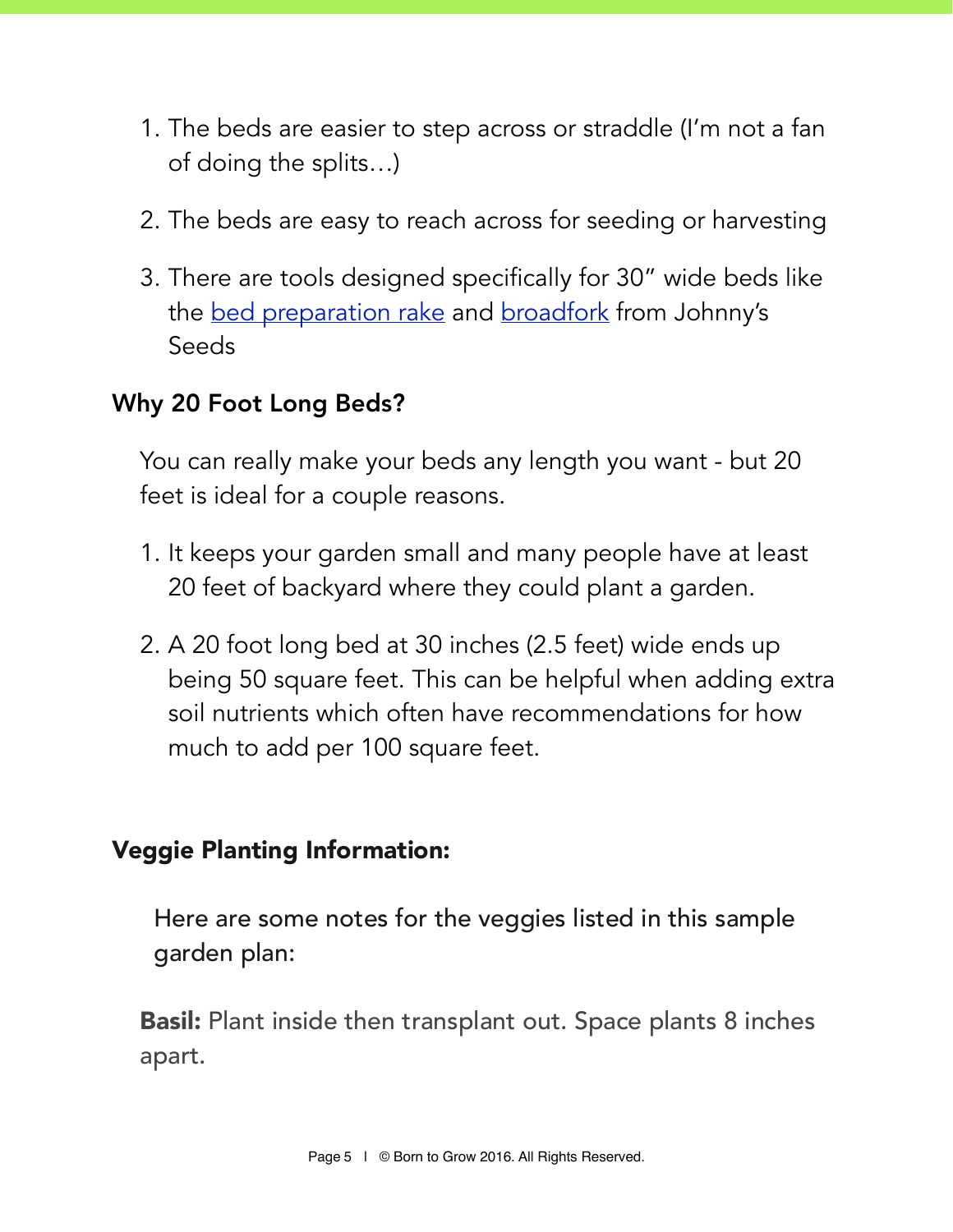Beets: Sow directly into the garden. Sow 10 seeds/ft in a row and then thin plants to 3 inches apart. Note: you can eat the thinnings in a fresh salad!

**Broccoli:** Plant inside then transplant out. Space plants 18 inches apart.

**Cabbage:** Plant inside then transplant out. Space plants 18 inches apart.

**Carrots:** Sow directly into the garden. Sow 30 seeds/ft in a row and then thin plants to 1- 1 1/2 inches apart depending on your desired size.

**Cilantro:** Plant inside then transplant out. Space plants 8 inches apart.

Cucumbers: Plant inside then transplant out. Space plants 18 inches apart.

**Dill:** Plant inside then transplant out. Space plants 8 inches apart.

**Green beans:** Sow directly into the garden. Sow 3-4 inches apart in a row and then thin to 6-8 inches apart. Space rows 14 inches apart.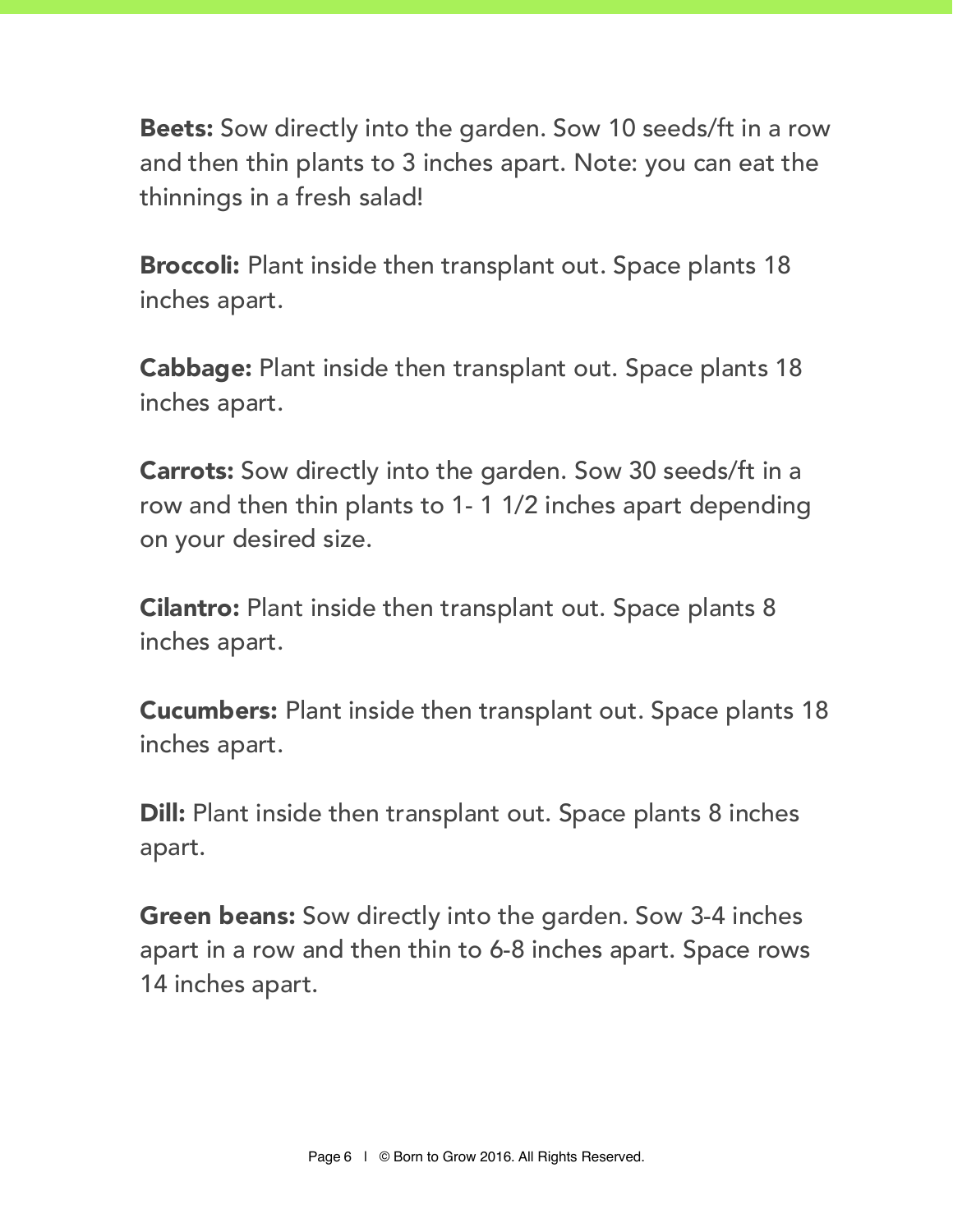Kale: Plant inside then transplant out. Space plants 12 inches apart.

Lettuce: Plant inside then transplant out. Space plants 8-12 inches apart.

**Onions:** Plant inside then transplant out. Space plants 10 inches apart.

Parsley: Plant inside then transplant out. Space plants 6 inches apart.

Peas: Sow directly into the garden. Sow 20 seeds/ft in a row and then thin plants to 4 inches apart. Plant rows 10 inches apart.

**Peppers:** Plant inside then transplant out. Space plants 9 inches apart.

**Potatoes:** Plant directly into the garden. Space plants 12 inches apart.

Radishes: Sow directly into the garden. Sow 30 seeds/ft in a row and then thin plants to 1-2 inches apart depending on your desired size. Sowing and thinning rates may depend on the size of the radish you are trying to grow as well.